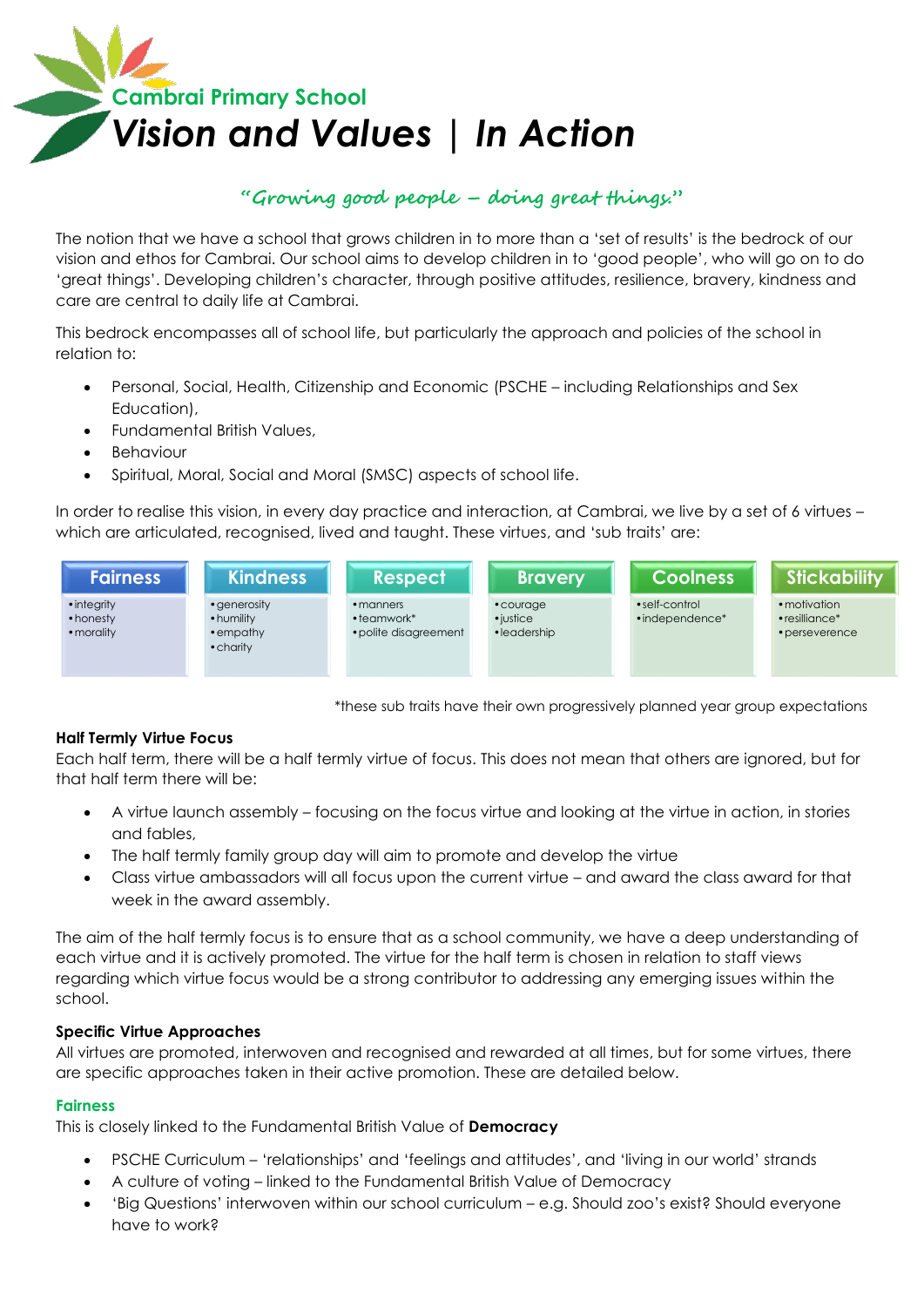- Restorative approach to behaviour issues
- Every child will represent the school at sporting events as an equitable offer this is explained and valued
- 'Team Reps' for each class to work with the school SLT to improve the school these are voted for by children in their class
- Global Citizenship curriculum

# **Kindness**

This is closely linked to the Fundamental British Value of **Mutual Respect and Tolerance**

- PSCHE Curriculum 'relationships' and 'feelings and attitudes', and 'living in our world' strands
- School pets across school
- Children draw up a range of local stakeholders whom they want to work with and create cards and gifts for Christmas – cementing the school in their community, through kindness
- Reading stories and singing for local community events and locations e.g. Christmas songs at the old people's home
- Collecting and raising money for charities such as the local food bank and national charities, such as the NSPCC. Volunteering themselves as a resource – within school and community
- A friendship club for those children who need it (a specific intervention for those who struggle to make friends)

# **Respect**

This is closely linked to the Fundamental British Values of **Mutual Respect and Tolerance** and the **Rule of the Law**

- A strong RE curriculum including trips to and visitors from a wide range of faiths
- PSCHE Curriculum 'relationships' and 'feelings and attitudes', and 'living in our world' strands
- Outdoor Education Programme respecting the outdoors and own and others' safety
- Children taking responsibility for their own environment tidying, planning for and maintaining their own school environment (including scraping and tidying away own plates and cutlery - from reception)
- A relentless focus by all staff on manners children cannot take their lunch without saying please and thank you – this is the Cambrai Way
- A conscious decision to ensure a range of people are invited in to school reflecting a diverse population – e.g. 'Grandad Wheels' author visit
- Close link with the Garrison and its personnel inviting in for key events and recognising their value and contribution to the local area (e.g. Garrison musicians, chaplain and Physical Training Instructors)
- Visiting a range of locations teaching children how to 'be' in a church, theatre, gallery etc.
- The progressive **teamwork curriculum expectations**, a sub trait for respect, is detailed below:

|                   | Playing a part                                                                | Ensuring all people are heard                                 | Teamwork for the greater<br>good                 | When things go wrong                                                      |
|-------------------|-------------------------------------------------------------------------------|---------------------------------------------------------------|--------------------------------------------------|---------------------------------------------------------------------------|
| Reception         | Turn taking - without<br>prompting                                            | Listening to each other - what<br>makes a good listener?      | Sharing toys and resources                       | Managing conflict without<br>'hitting out'                                |
| Year One          | Taking turns and being fair<br>with turns                                     | Explaining your own ideas, not<br>just what repeating others  | Allowing others to have a role                   | Evaluating what you have<br>done                                          |
| <b>Year Two</b>   | Playing games together -<br>being fair                                        | Listening to others ideas and<br>acting upon them             | Sharing roles                                    | Playing games together and<br>how to allow all to join in<br>(being fair) |
| <b>Year Three</b> | Patience - why is it important?<br>How can we demonstrate it?                 | Working together to enact<br>others' ideas                    | suggesting practical ideas<br>and comparing them | Solving problems between<br>themselves                                    |
| <b>Year Four</b>  | Supporting each other -<br>recognising                                        | Talking partners - devising<br>own rules for success          | Sharing ideas and resources                      | Not blaming each other                                                    |
| <b>Year Five</b>  | Supporting each other socially<br>and academically - knowing<br>our strengths | Keeping things fair not just<br>within teams but across teams | Different roles within an<br>effective team      | Sharing solutions not problems                                            |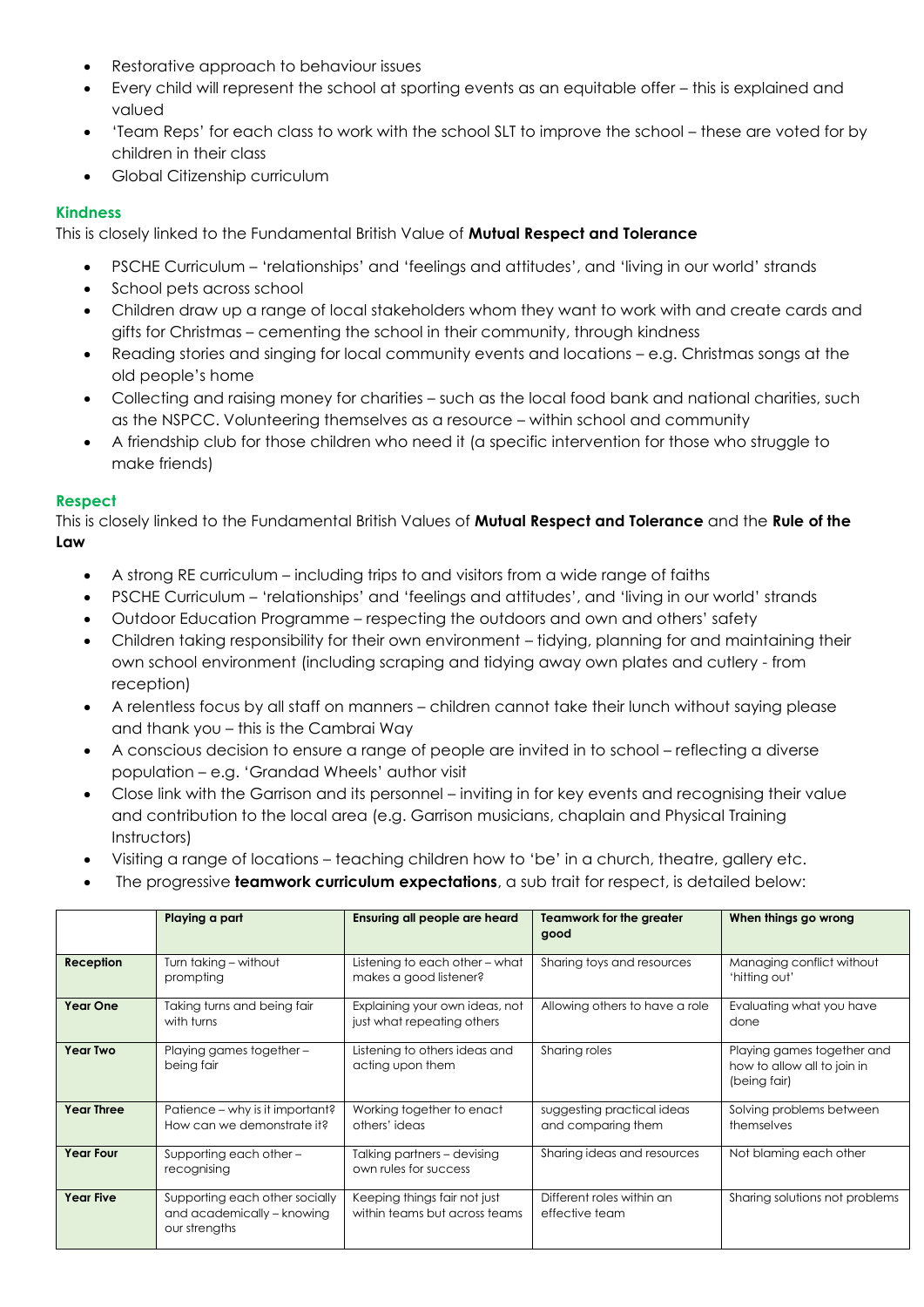| <b>Year Six</b> | Spotting when people are<br>struggling and offering<br>support to ensure an effective<br>efficient team | Organising own projects for<br>the good of all | Working together on<br>performances and concerts,<br>playing to peoples strengths | Solving problems and<br>organising appropriate steps<br>within the issue |
|-----------------|---------------------------------------------------------------------------------------------------------|------------------------------------------------|-----------------------------------------------------------------------------------|--------------------------------------------------------------------------|

# **Bravery**

This virtue links closely to **Individual Liberty** – being brave, to be oneself

- Standing up for oneself and others linked to our PSCHE curriculum themes of 'relationships', 'feelings and attitudes' and 'people who help me'
- Knowing how to recognise bullying and the importance of bystanders
- The creation of safe spaces for children to share, open up and articulate feelings and beliefs by interweaving opportunities for children to discuss and debate regularly across the curriculum
- Outdoor Education Programme allowing children to challenge and push their own boundaries
- As children progress through school, we aim to develop leadership opportunities for them:
	- o Team Reps
	- o Librarians
	- o Sports Leaders
	- o Playground Leaders / Buddies
	- o Specific steering groups as required
- We see the ability to confidently speak as a prerequisite for bravery if children can say it confidently, they will say it. As such, we expect children to speak in sentences and staff both model and expect this during interactions with children
- Children are taught that being brave does not mean hiding your emotions we have arrange of books and a 'soldier bear' to support children in dealing with their emotions as Service Family Children

# **Coolness**

When children learn to remain cool and calm in a variety of situations, they can develop the skills of selfcontrol, which leads to long term independence.

- PSCHE Curriculum 'relationships' and 'feelings and attitudes', and 'mental wellbeing' strands
- The continual reward of those who do not react, but respond
- The Caretaker 'Golden Broom Award' for the tidiest classroom each week!

#### A progressive approach to develop children's independence away from home – as detailed below

| Reception       | Year 1         | Year 2         | Year 3         | Year 4        | Year 5      | Year 6     |
|-----------------|----------------|----------------|----------------|---------------|-------------|------------|
| An after school | An extended    | An overnight   | An overnight   | An overnight  | A multi-day | An abroad  |
| club            | day experience | stay inside of | stay in the    | stay off site | residential | experience |
|                 |                | school 'a      | school grounds |               |             |            |
|                 |                | sleepover'     |                |               |             |            |

The progressive **'independence' curriculum**, a sub-trait of 'coolness' is detailed below:

|                  | Pride                                                                                                     | Have a go                                                                                  | <b>Basics</b>                                                                 | <b>Responsibility</b>                                                   |
|------------------|-----------------------------------------------------------------------------------------------------------|--------------------------------------------------------------------------------------------|-------------------------------------------------------------------------------|-------------------------------------------------------------------------|
| <b>Reception</b> | Use their initiative in the<br>learning areas <i>i.e.</i> moving<br>resources from one area<br>to another | Have a go at activities<br>rather than waiting for<br>adults to lead these                 | Be able to collect own<br>lunch and clear own<br>cutlery and crockery<br>away | Be self-sufficient at<br>putting on coats and<br>collecting book bags   |
| Year One         | To be able to gather the<br>resources for a task                                                          | To be able to complete a<br>simple task unaided and<br>without the need for<br>reassurance | Be able to get changed<br>for PE and tidy away own<br>equipment and clothing  | Be able to pack own<br>things into their book bag                       |
| <b>Year Two</b>  | To use resource banks for<br>improvement in works<br>before asking for help                               | To gather all items<br>needed for a task and<br>begin straight away, then                  | Able to stick work into<br>their books carefully and<br>straight!             | To complete homework<br>and with the aid of<br>parents bring in on time |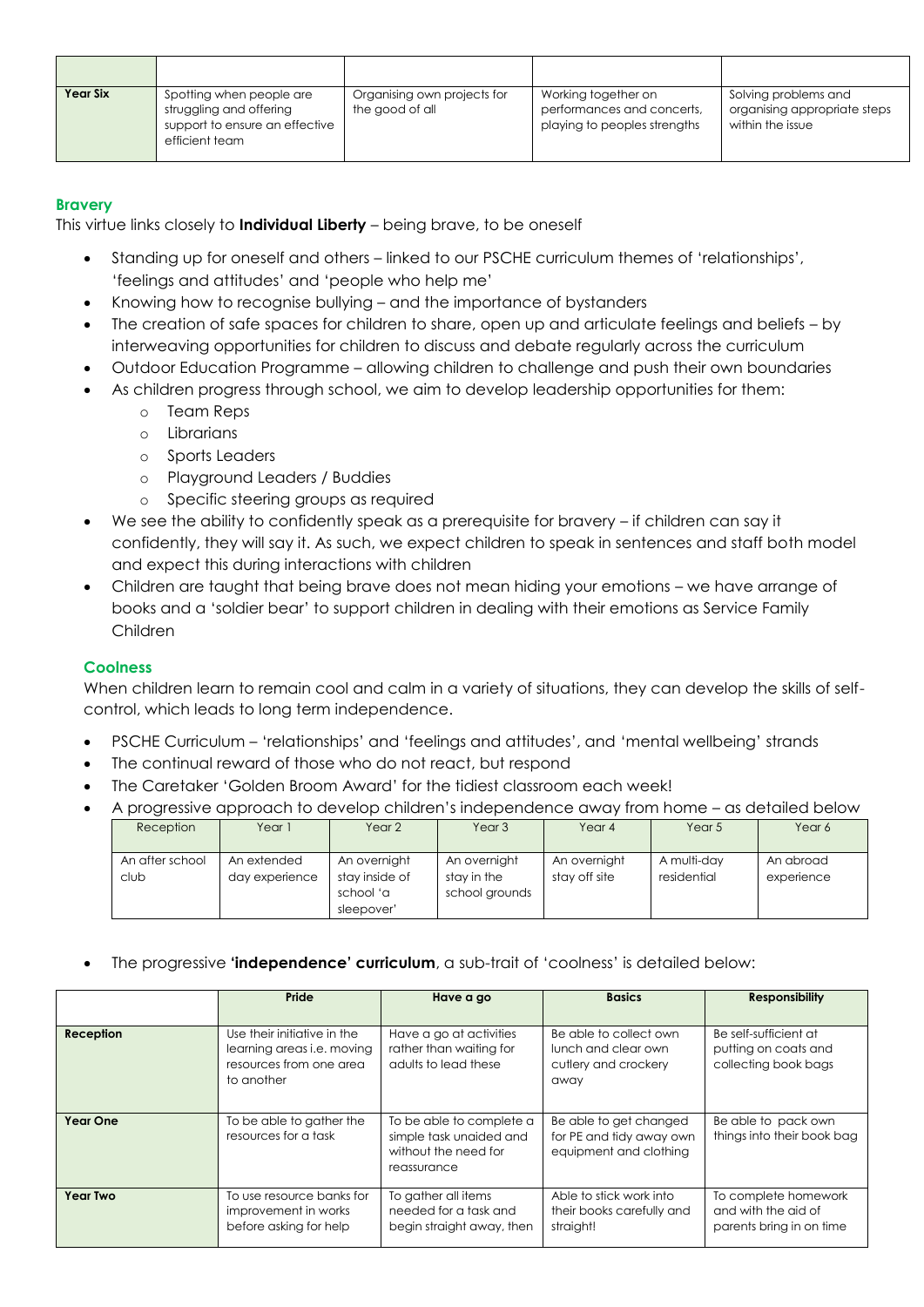|                   |                                                                                             | return these items when<br>finished                                                                    |                                                                                                |                                                                                                                                   |
|-------------------|---------------------------------------------------------------------------------------------|--------------------------------------------------------------------------------------------------------|------------------------------------------------------------------------------------------------|-----------------------------------------------------------------------------------------------------------------------------------|
| <b>Year Three</b> | To take responsibility for<br>what they need to bring<br>to school, PE kit etc.             | If they encounter a<br>problem to try and self-<br>solve this (e.g. a text<br>book short on the table) | To be able to tie their<br>own shoelaces (needed<br>for PE)                                    | To take ownership of their<br>homework not 'my mum<br>hasn't done it!'                                                            |
| <b>Year Four</b>  | To try a solution before<br>giving up. 'I can't' is not<br>used.                            | To use a range of<br>strategies before asking<br>teacher for help, e.g.<br>peer support                | Follow multistep<br>instructions given by<br>teacher without the need<br>to 'double check'     | To bring homework back<br>on time and completed                                                                                   |
| <b>Year Five</b>  | To take responsibility and<br>have pride in their own<br>appearance including<br>their work | To support others when<br>the need arises - using<br>own initiative                                    | Keep classroom<br>resources ready to use<br>and ensure that they are<br>tidied away afterwards | If homework is a problem<br>ensure that they request<br>support from the teacher<br>prior to marking sessions                     |
| <b>Year Six</b>   | Tackle open ended tasks<br>and investigations<br>without need for support                   | Without prompting check<br>edit and improve their<br>own work and that of<br>others.                   | To manage their own<br>behaviour when no adult<br>is present                                   | To fulfil the school<br>responsibilities and<br>coordinate and run<br>certain school activities<br>without seeking<br>reassurance |

# **Stickability**

- From day 1, children are encouraged to keep trying with appropriately faced challenges whether these be academic, personal or social challenges. The notion of perseverance is valued highly
- When children 'sign up' to a role, club or experience we encourage children to 'stick it out'
- We deliberately have limited meal choices each day we encourage children to try, try and try again – teaching children the value of aiming for a varied diet – and persevering towards it
- The 'mental wellbeing' and 'feelings and attitudes' aspects of the PSCHE curriculum
- We award a weekly 'Official Helper' in Early Years and Key Stage 1 these are the teacher's 'Official Helper' for the week and must stick at it – resigning that with the privilege comes responsibility!
- The progressive **'resilience' curriculum expectations**, a sub trait for stickability, is detailed below

|                   | Attitude                                                                                         | <b>Working with others</b>                                                                 | <b>Feelings</b>                                                                           |
|-------------------|--------------------------------------------------------------------------------------------------|--------------------------------------------------------------------------------------------|-------------------------------------------------------------------------------------------|
| <b>Reception</b>  | having a positive attitude to<br>trying something new                                            | Being happy for others if they<br>win an award                                             | Recognising own emotions                                                                  |
| <b>Year One</b>   | Positive attitude to trying again                                                                | Encouraging others to do well                                                              | Coping with different feelings<br>and emotions                                            |
| <b>Year Two</b>   | Trying again for themselves<br>without having to do told to do<br>SO                             | Encouraging others to do well -<br>without needing adult<br>encouragement to do so         | Friendship feelings triggers and<br>how to deal with these                                |
| <b>Year Three</b> | Self-motivation to want to<br>complete tasks for themselves -<br>not just because they 'have to' | Not crying when things don't go<br>their way, how do you deal with<br>these emotions?      | How to cope with different<br>personalities from themselves                               |
| <b>Year Four</b>  | Self-motivation and taking the<br>initiative to improve                                          | Spotting when someone else is<br>upset and struggling - and<br>offering to help            | Recognising and coping with<br>disappointment or difficulty                               |
| <b>Year Five</b>  | Coping without the T or TA help                                                                  | Find an alternative if the original<br>way doesn't work and<br>accepting others weaknesses | Recognising other's<br>disappointment and responding<br>to it appropriately               |
| <b>Year Six</b>   | Using mistakes to learn from<br>these and share with others                                      | Keeping going in longer term<br>challenges or projects -<br>maintaining relationships      | Realising that your first attempt<br>isn't always the last one! We<br>grow from mistakes. |